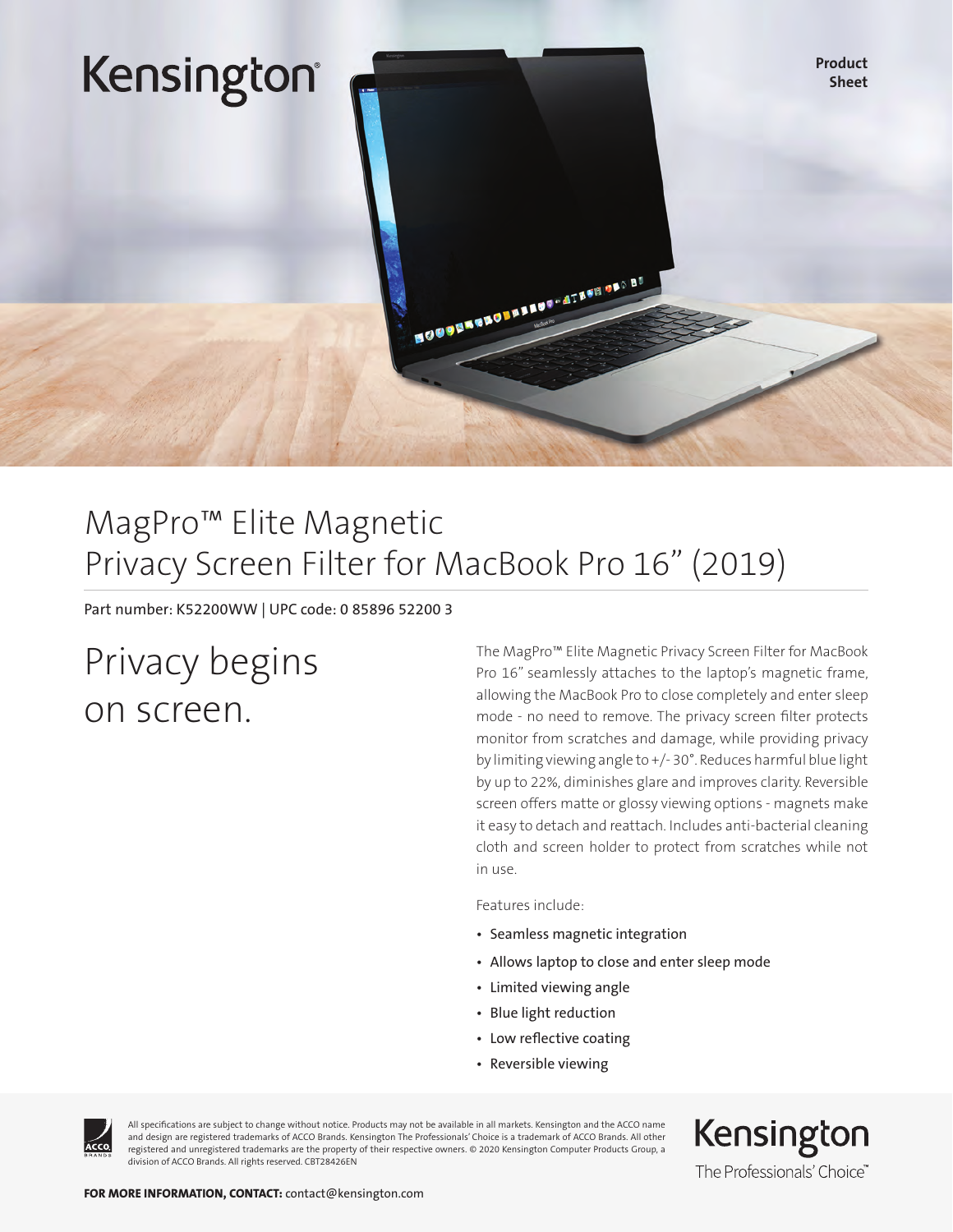# Kensington®

### MagPro™ Elite Magnetic Privacy Screen Filter for MacBook Pro 16" (2019)

#### Part number: K52200WW | UPC code: 0 85896 52200 3



#### Seamless magnetic integration

Privacy screen filter conveniently attaches to the MacBook Pro frame with magnets. This avoids potentially damaging adhesives from being used and eliminates any setup process.



#### Allows laptop to close and enter sleep mode

Screen's magnets help keep MacBook Pro closed so it can enter - and stay in - sleep mode. No need to remove.



#### Limited viewing angle

Narrows the field of vision to +/- 30 degrees, helping you keep the information on your screen private and reducing the chances of a visual data breach in the office or in a public setting.



#### Blue light reduction

Filters out harmful blue light rays by up to 22%, easing eye strain and reducing the chances of blue light interrupting natural sleep patterns.





#### Low reflective coating

Reduces glare from outside light sources for improved viewing clarity.

#### Reversible viewing

One side has a matte finish to reduce glare and fingerprints. The other side is glossy and provides a clearer view of the monitor. Magnets make it easy to detach and reattach.

Product Sheet